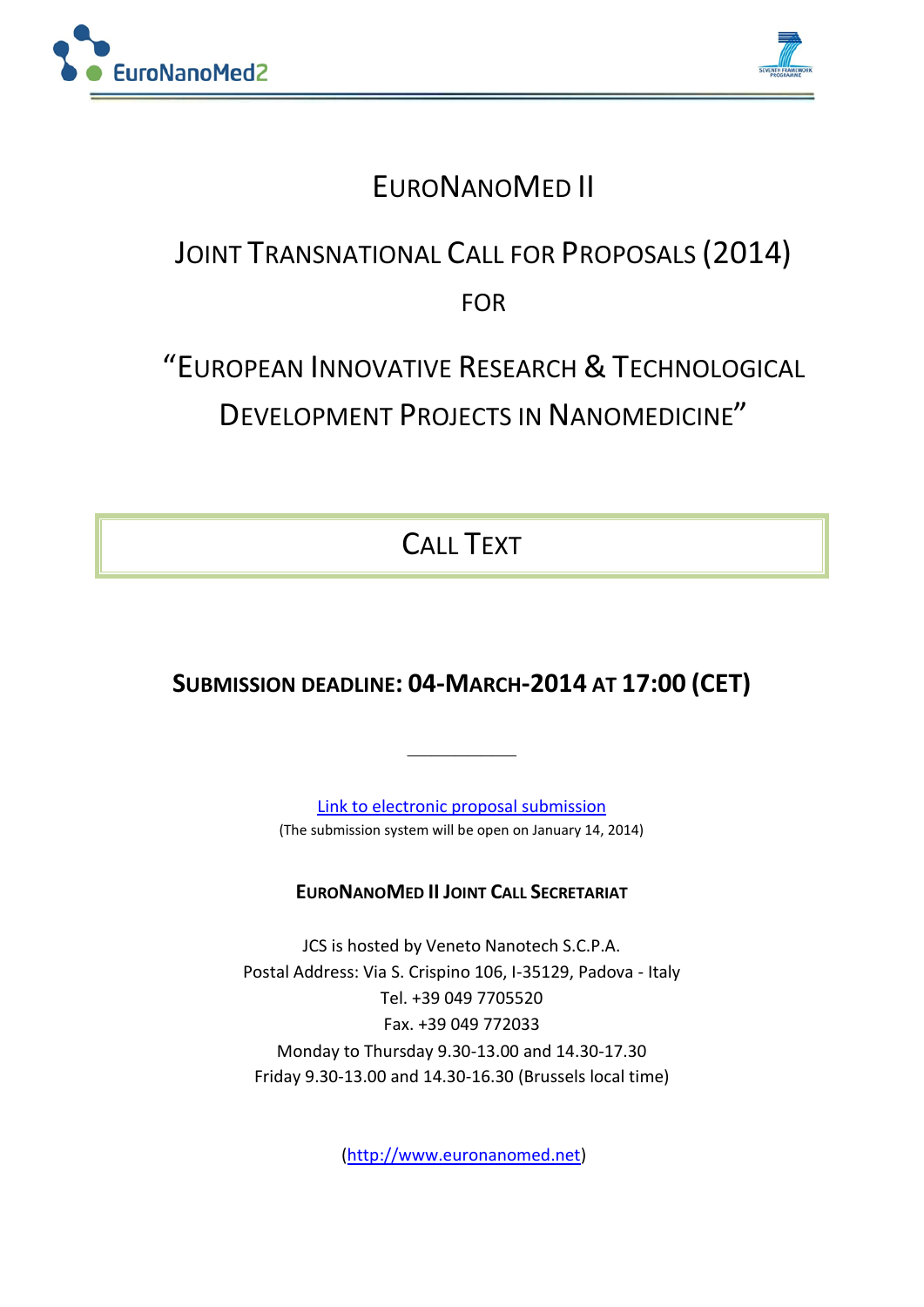**.** 

### **INTRODUCTION & MOTIVATIO**N

**Nanotechnology** is a strategic priority for Europe. Technologies related to this sector have a vast potential for developing public welfare and economic growth, as well as for changing the way of life of citizens in many fields of application: healthcare, Information and Communication Technologies (ICT), environment, etc.

*Nanomedicine is the application of nanotechnology to achieve breakthroughs in healthcare. It exploits the improved and often novel physical, chemical and biological properties of materials at the nanometer scale (from one nanometer to hundreds of nanometers). Nanomedicine has the potential to enable early detection and prevention, and to essentially improve diagnosis, treatment and follow-up of diseases. It was perceived as embracing five main sub-disciplines that in many ways are overlapping and underpinned by the following common technical issues: analytical tools, nanoimaging, nanomaterials and nanodevices, novel therapeutics and drug delivery systems, clinical, regulatory and toxicological issues.*

Over the last few years, Europe has been successful in a lot of efforts made in basic research dedicated to nanotechnologies. However, regarding the Nanomedicine field in Europe, a critical issue concerns the RTD players and their capability to move effectively innovation from basic knowledge into either industrial applications or clinical applications, i.e. translational research\*. In order to bridge this gap between research and clinical/commercial applications in Nanomedicine it is essential that the efforts are made at the European level, so that a critical size in terms of R&D projects portfolio and scientific excellence is reached, and a sufficient level of competitiveness is achieved.

In this context, the European Commission's  $7<sup>th</sup>$  Framework Programme supports **EuroNanoMed II** an **ERA-NET in the field of Nanomedicine (2012-2016)**, which is based on the foundations of EuroNanoMed I (2009-2011). Please visit our website for more information about this initiative: [www.euronanomed.net.](http://www.euronanomed.net/)

This ERA-NET serves as a platform for funding agencies and ministries, to develop joint activities and programmes in order to coordinate high quality research in Nanomedicine across national borders. EuroNanoMed II funding organizations, listed below, have decided to launch the 5<sup>th</sup> EuroNanoMed transnational call to fund multinational innovative research projects in Nanomedicine. The present Call for proposals will be conducted simultaneously

\* *Translational research transforms discoveries arising from "the bench" to the patients "bedside",* i.e. *from basic research – in which scientists study disease at a molecular or cellular level – to the clinical and/or industrial level. Its purpose is to improve and strengthen collaboration spanning various research fields.*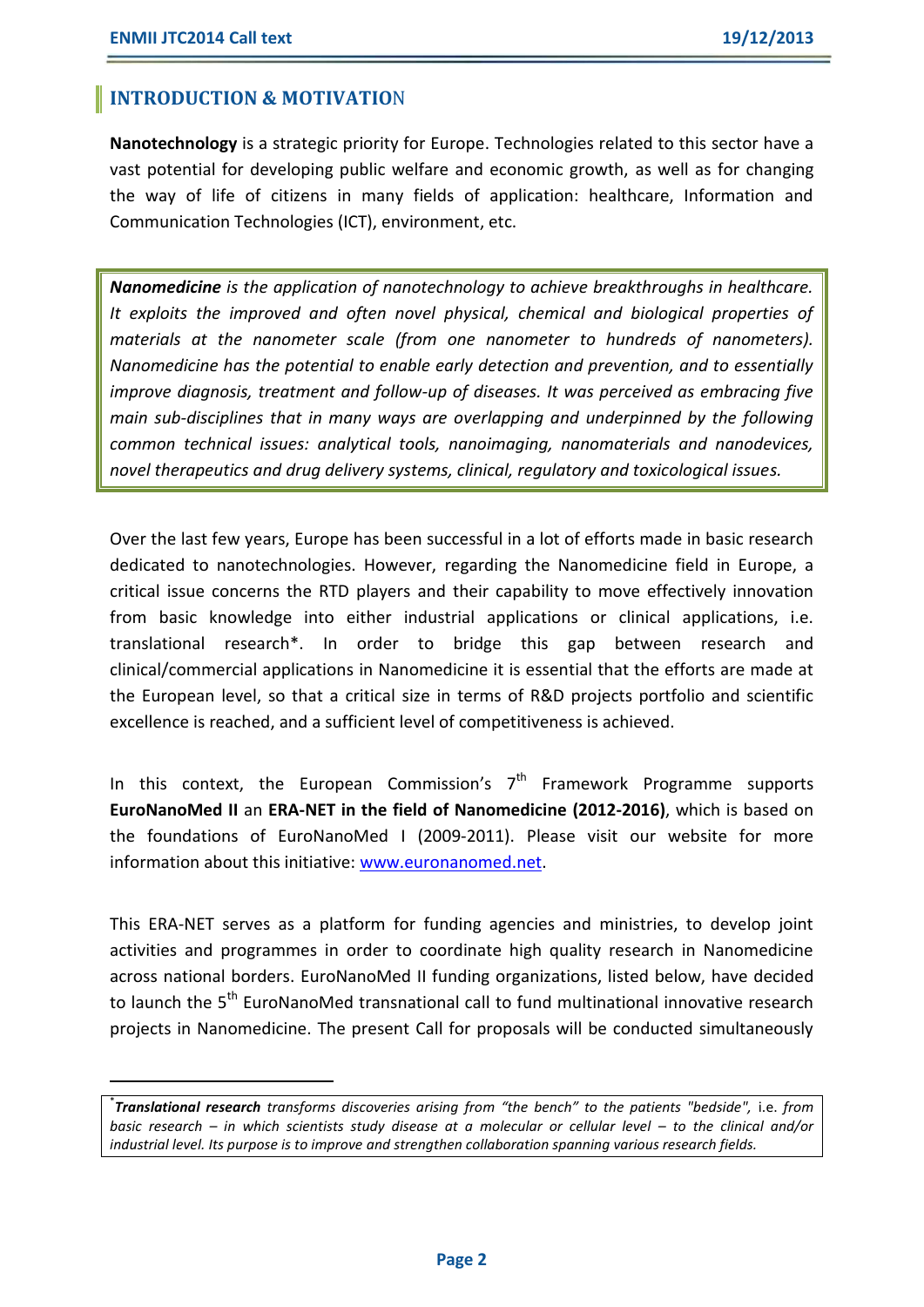by the participating funding organizations in their respective country/region and coordinated centrally by the Joint Call Secretariat (JCS).



own countries for the selected projects.

Under the umbrella of EuroNanoMed II, a Joint Transnational Call is launched with the participation of the following funding and management organizations:

- **Agentschap voor Innovatie door Wetenschap en Technologie (IWT), BELGIUM/Flanders**
- **Fonds Wetenschappelijk Onderzoek (FWO), BELGIUM /Flanders**
- **Service public de Wallonie (SPW-DGO6), BELGIUM/Wallonia**
- **Agence Nationale de la Recherche (ANR), FRANCE**
- **Chief Scientist Office, Ministry Of Health (CSO-MOH), ISRAEL**
- **Ministero Della Salute (IMH), ITALY**
- **Latvijas Zinatnu Akademija (LAS), LATVIA**
- **Lietuvos mokslo taryba (RCL), LITHUANIA**
- **Norges Forskningsrad (RCN), NORWAY**
- **Narodowe Centrum Badan i Rozwoju (NCBR), POLAND**
- **Fundação para a Ciência e a Tecnologia (FCT), PORTUGAL**
- **Unitatea Executiva pentru Finantarea Invatamantului Superior, a Cercetarii, Dezvoltarii si Inovarii (UEFISCDI), ROMANIA**
- **Instituto de Salud Carlos III (ISCIII), SPAIN**
- **Vetenskapsradet - Swedish Research Council (SRC), SWEDEN**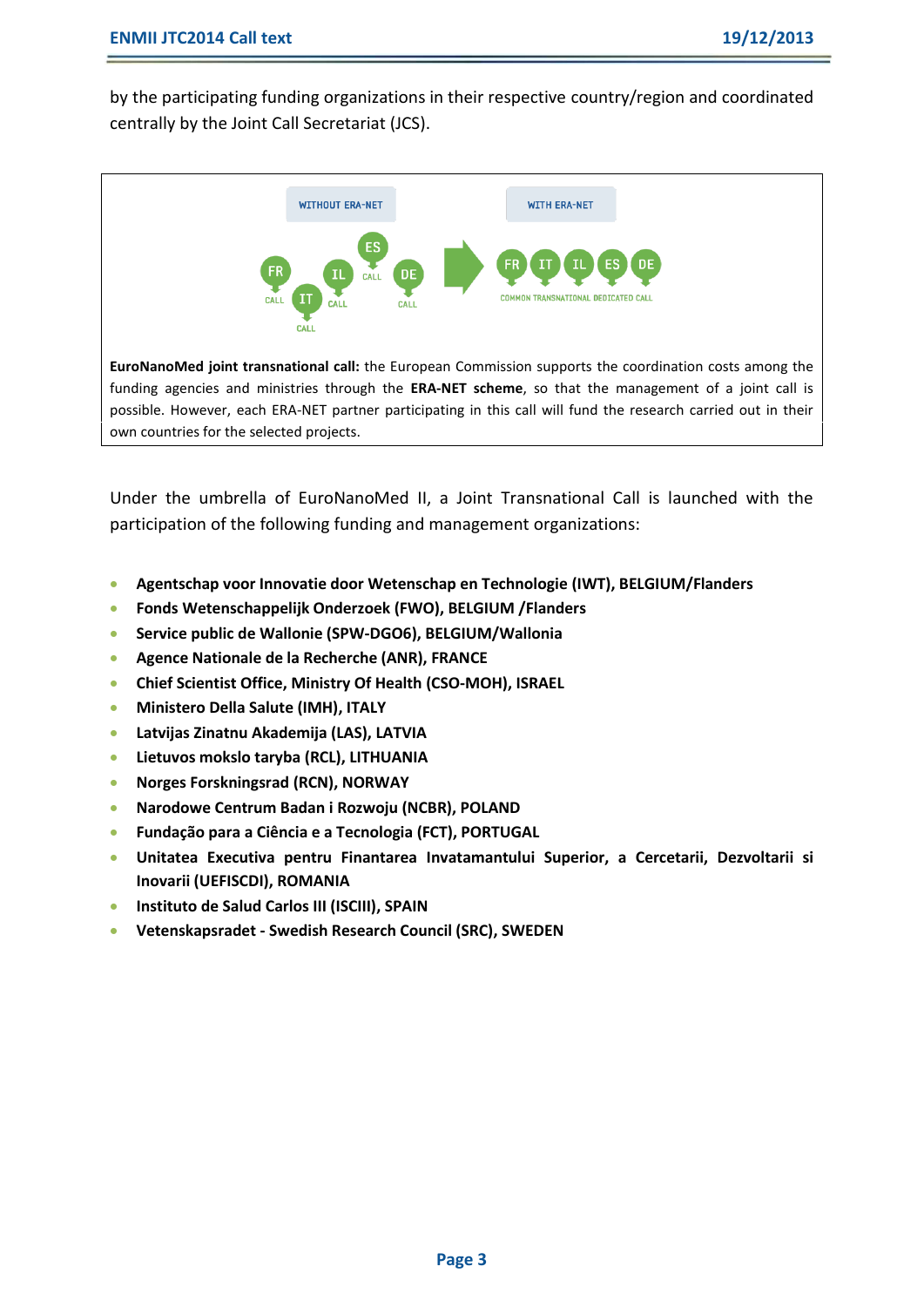## **1. AIM OF THE CALL**

The aims of the call are:

- To support **translational research projects** that combine innovative approaches (basic, clinical, industrial) in the field of Nanomedicine and;
- To encourage and enable **transnational collaboration between public and private research groups** from academia (research teams from universities, higher education institutions, public research institutions) and clinical/public health research (research teams from hospital/ public health, healthcare settings and other healthcare organizations) or research teams from industrial enterprises (all size). The participation of SMEs is encouraged.

Project proposals will address multidisciplinary and translational<sup>1</sup> research. The project proposals must cover at least one of the following areas that are equal in relevance for this call:

- a) Regenerative medicine
- b) Diagnostics

**.** 

c) Targeted delivery systems

Proposals may include, but are not limited to: identification, characterisation and validation of biomarkers, early diagnosis, convergence of nanotechnology and stem cell technology, cell biology applied to nanomedicine, multimodal imaging agents or techniques, point of care diagnostics (on site sensors), standardized procedures for preparation & characterization of drug delivery systems, regenerative, gene or cell therapies using nanotechnology and development and use of nanomaterials for medical purposes. Clinical studies are eligible up to the point of proof of concept.

Proposals must clearly demonstrate the potential health impact and/or business plan and economic impact as well as the added-value of transnational collaboration: sharing of resources (models, registries, diagnosis, etc.), harmonization of data, sharing of specific know-how and/or innovative technologies.

The individual project partners of the joint applications should be complementary and contain novel, innovative, ambitious ideas.

<sup>1</sup> See definitions for *Nanomedicine* and *Translational research* under the "Introduction & Motivation" section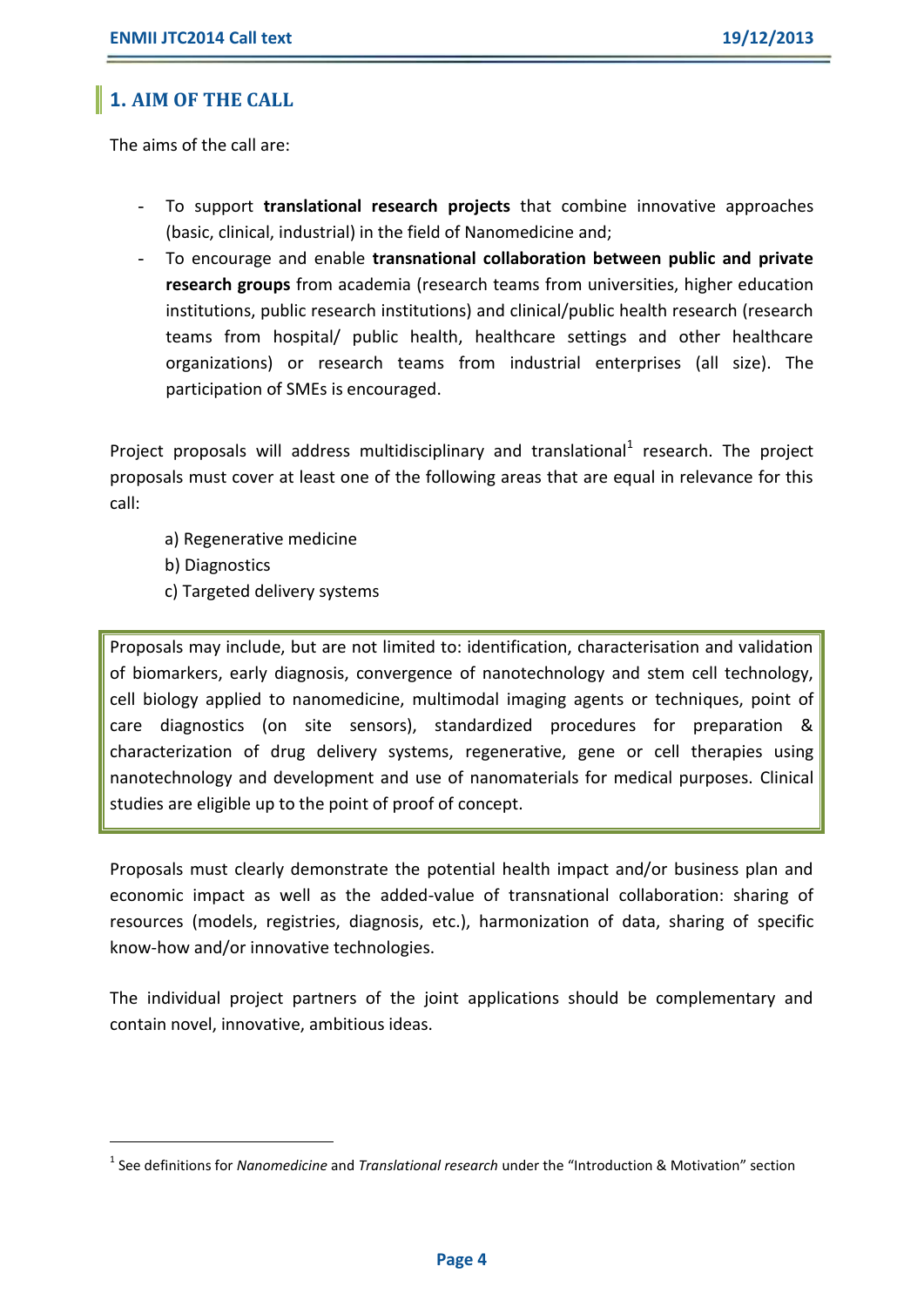Active participation of junior researchers in project proposals is encouraged. The junior investigator must have been awarded his/her first PhD/MD or equivalent doctoral degree, at least 2 and up to 10 years prior the proposal submission deadline<sup>2</sup>.

## **2. APPLICATION**

**.** 

#### **2.1 FUNDING RECIPIENTS**

Joint research proposals may be submitted by applicants belonging to one of the following categories (according to national/regional regulations, please see Guidelines for applicants):

- **Academia (research teams working in universities, other higher education institutions or research institutes);**
- **Clinical/public health sector (research teams working in hospitals/public health and/or other health care settings and health organizations);**
- **Enterprise (all sizes of private companies). Participation of small and medium-size enterprises (SMEs) is encouraged.**

Only transnational projects will be funded. Each proposal must involve a **minimum of three research groups from three different countries including at least two eligible research groups from EuroNanoMed II** country/regions participating in the 5 th joint transnational call. The maximum number of participants in a project consortium is seven. Research groups not eligible to be funded (e.g. from non-funding countries or not fundable according to national/regional regulations of the participating funding countries) may participate in transnational projects if they are able to secure their own funding. Such partners should state in advance the source of funding for their part in the project and are considered as full partners; therefore their country is taken into account to meet the above-mentioned criterion (i.e. each proposal must involve a minimum of three research groups from three different countries). However, the majority of research groups in a consortium and the coordinator must be eligible to be funded by EuroNanoMed II participating countries/regions (see annex).

In addition, **each application should include partners from at least two of three of the following categories: academia, clinical/public health, private sector (industry/SME).** The number of participants and their research contribution should be appropriate for the aims of the transnational research project and reasonably balanced in terms of international participation. Each transnational collaborative project should represent the critical mass to achieve ambitious scientific goals and should clearly demonstrate an added value from working together.

 $^2$  Extensions to this period may be allowed in case of eligible career breaks (see annex II)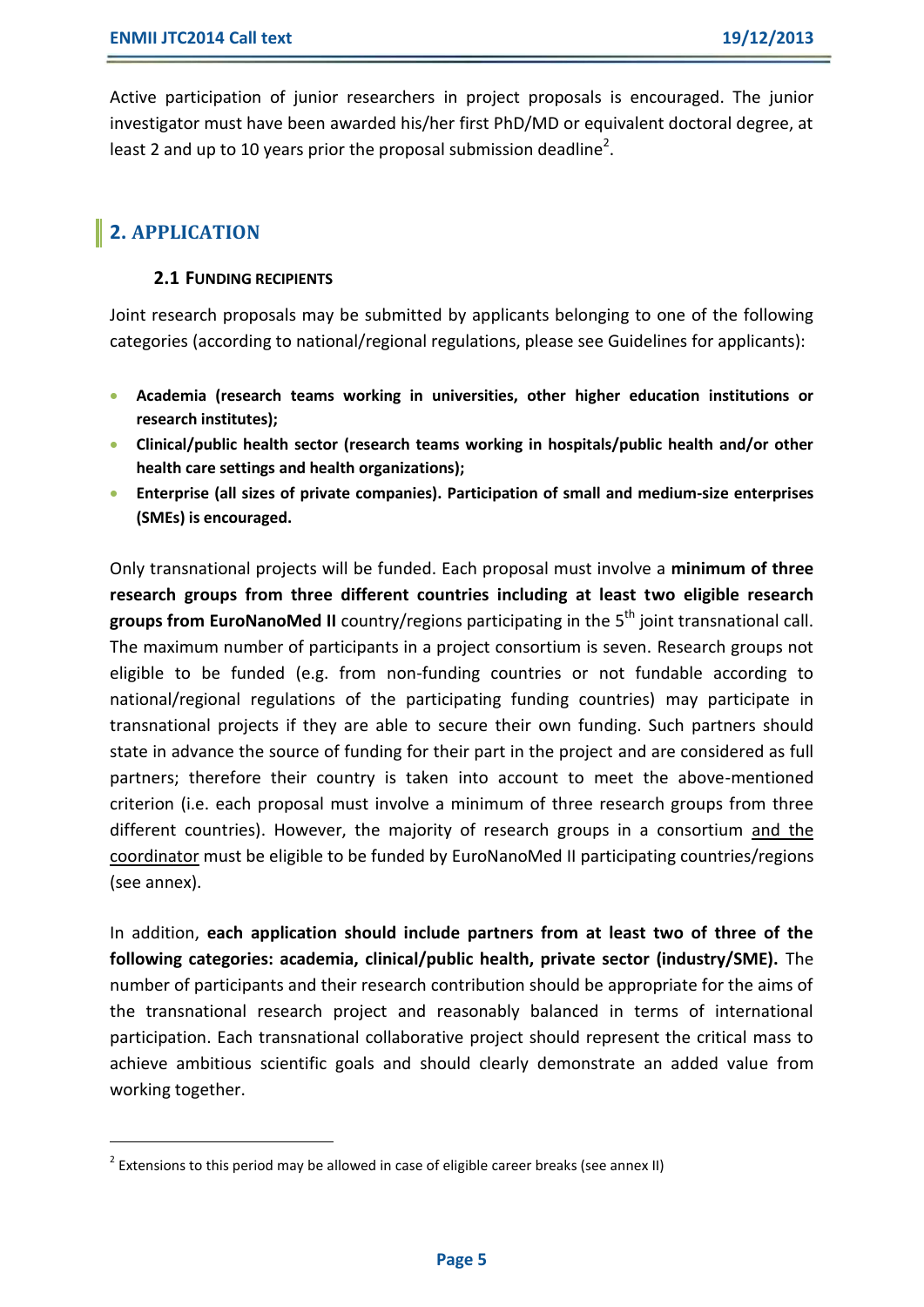Each consortium must nominate a **project coordinator** among the project's principal investigators. The coordinator must be an eligible project partner from a EuroNanoMed II funding country/region. The project coordinator will represent the consortium externally and towards the JCS and Call Steering Committee<sup>3</sup> (CSC), and will be responsible for its internal scientific management (such as controlling, reporting, intellectual property rights (IPR) issues and contact with the JCS). Each project partner will be represented by one (and only one) principal investigator. Within a joint proposal, each project partner principal investigator will be the contact person for the relevant national/regional funding organization.

Each principal investigator can submit up to two research proposals as partner and only one as project coordinator. Please note that this rule is subject to national/regional regulations, therefore applicants are strongly encouraged to contact their national/regional contact points to check their national/regional eligibility rules before submission (see also "Guidelines for applicants").

Whilst proposals will be submitted jointly by research groups from several countries/regions, research groups will be funded by the individual EuroNanoMed II funding organization of the respective country/region from which applicants have applied. The applications are therefore subject to eligibility criteria of relevant EuroNanoMed II funding organizations of the respective country/region. It is highly recommended to read carefully the funding rules and eligibility criteria of the relevant EuroNanoMed II funding organization. **Applicants are strongly advised to contact their relevant EuroNanoMed II funding organization contact person before submitting an application; please note that for some countries/regions it might be mandatory.** 

Please note that if a **partner** is found to be non-eligible by one of the EuroNanoMed II partners after the formal check, the entire proposal could be rejected without further review. For a definition of eligible partners see "Guidelines for applicants", the national/regional regulations, and contact your national/regional contact person.

The duration of the projects can be up to 3 years. Nevertheless, a partner can receive funding for less than 3 years according to EuroNanoMed II funding organizations eligibility criteria and regulations.

**.** 

 $3$  Call Steering Committee: funding organisations' representatives.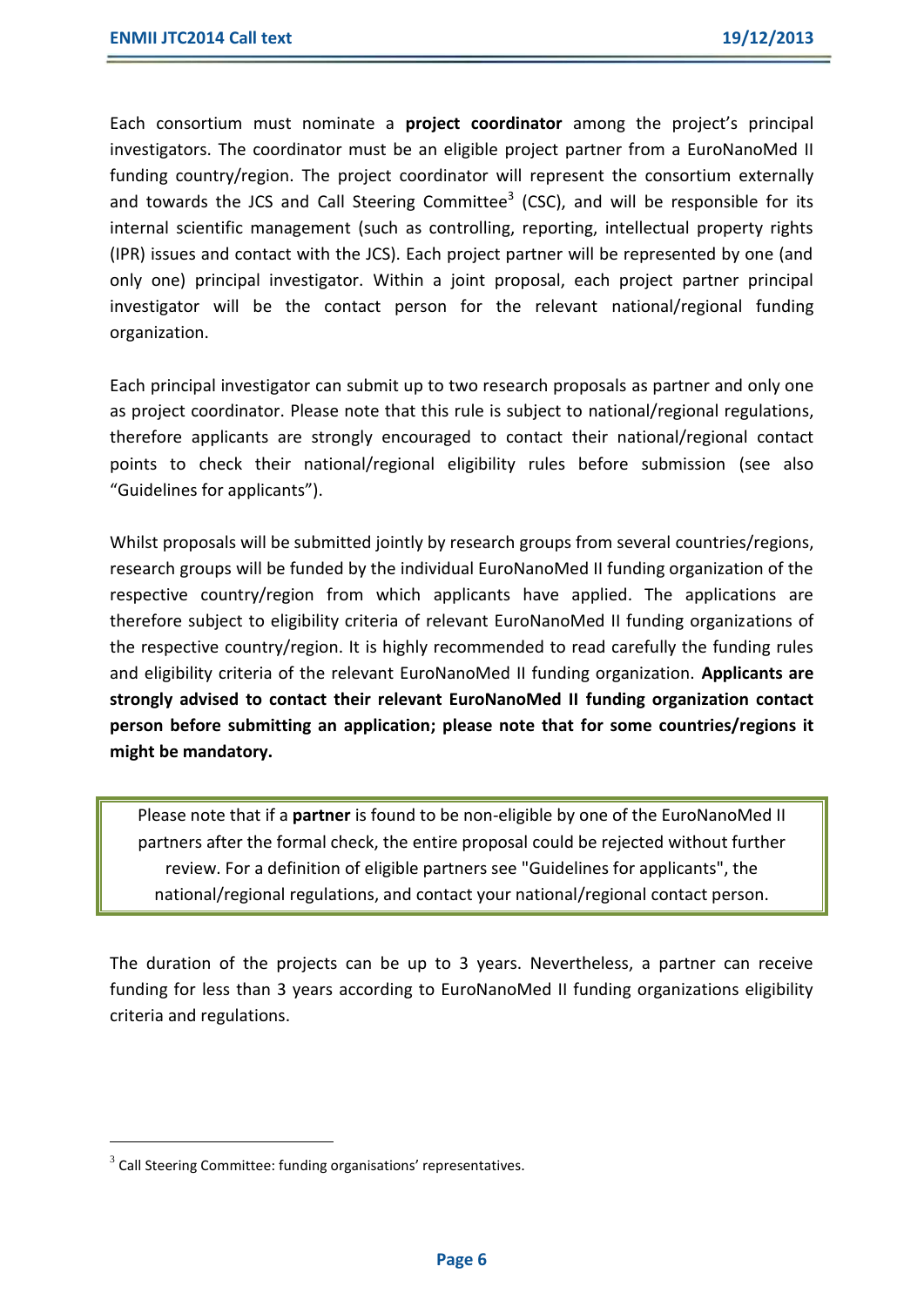#### **2.2 FINANCIAL AND LEGAL MODALITIES**

Funding is awarded as a grant for a maximum of three years according to EuroNanoMed II funding organization regulations. **Eligible costs and funding provisions may vary according to the respective EuroNanoMed II funding organization's regulations**. Each project partner is subject to the rules and regulations of their respective EuroNanoMed II funding organization.

#### **2.3 SUBMISSION OF JOINT PROPOSALS**

Joint proposals (in English), must be submitted to the online submission website [\(https://www.pt-it.de/ptoutline/application/euronanomed2014\)](https://www.pt-it.de/ptoutline/application/euronanomed2014) no later than **04-March-2014 at 17:00 CET** (Brussels local time). The server will not accept proposals after this time. The system will be opened by January 14, 2014. Information on how to submit proposals electronically is available in "Guidelines for applicants" and "Proposal template" on the EuroNanoMed II website [\(www.euronanomed.net\)](http://www.euronanomed.net/).

For applicants from some countries/regions it might be mandatory to submit the proposal and/or other information, in some cases before the deadline of this call, directly to the national/regional funding organizations. Therefore, applicants are strongly advised to check their EuroNanoMed II funding organizations specific Guidelines for applicants for more details.

Ethical issues must be addressed in each application, and according to the concerned country's/region's regulations.

Applicants may ask not to refer their proposals to certain reviewers, giving a reasonable ground for this.

#### **2.4 FURTHER INFORMATION**

If you need additional information, please contact the JCS, or your national/regional EuroNanoMed II funding organization Contact Person (see "Guidelines for applicants" or [www.euronanomed.net\).](file:///d:/users/ibaanante/AppData/Local/Microsoft/Windows/Temporary%20Internet%20Files/Content.Outlook/JLN99GMK/www.euronanomed.net)

## **3. EVALUATION**

The evaluation of the joint transnational project proposals will be organised as follows:

#### **3.1 Formal check of proposals**

The JCS will check all proposals to ensure that they meet the call's formal criteria (date of submission; number and category of participating countries; inclusion of all necessary information in English; appropriate limits on length). In parallel, the JCS will forward the proposals to the national/regional funding organizations which will perform a check for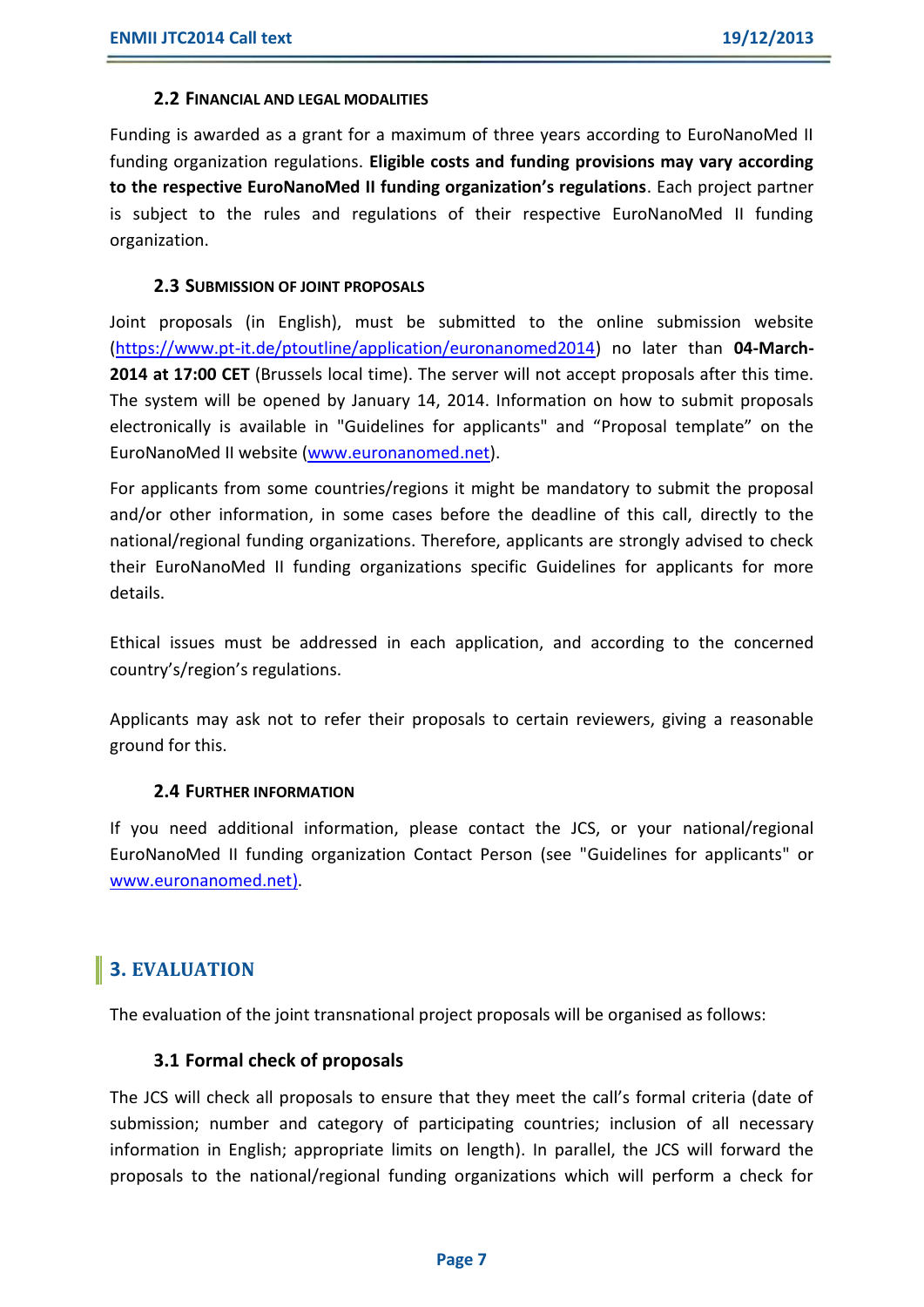compliance to national/regional rules. Proposals passing both checks (JCS and national/regional) will be forwarded to the Peer Review Panel<sup>4</sup> (PRP) members for evaluation. Proposals not meeting the formal criteria will be declined without further review. Please note that if a proposal includes one non-eligible partner, the whole proposal could be rejected (for a definition of eligible partners see "Guidelines for applicants" and national/regional regulations and contact your national representative).

#### **3.2 Peer-review of proposals**

The reviewers of the Peer Review Panel will carry out the evaluation according to specific evaluation criteria (see below), using a common evaluation form. A scoring system from 0 to 5 will be used to evaluate the proposal's performance with respect to the different evaluation criteria. Scoring system: 0: fails or missing/incomplete information; 1: poor; 2: fair; 3: good; 4: very good; 5: excellent.

- **Scientific & technological quality of the proposal (novelty; innovation potential; methodology; degree of technological maturity)**
- **Quality of the project consortium (international competitiveness of participants in the field(s), previous work and expertise of the participants, previous level of collaborative interaction between the participants, added value of the transnational collaboration, participation of junior researchers)**
- **Quality of project plan [adequateness of the work package structure and work plan (tasks, matching events, time schedule), balanced participation of project partners and integration of workload in the different work packages, quality and efficiency of the coordination and management, scientific justification and adequateness of the requested budget, risk assessment, safety issues should be addressed (when necessary); assessment of the disease target appropriate to nanomedicine, when applicable]**
- **Potential impact: response to actual needs, translational research (from bench to bedside patients), expected time for market/transfer to patient towards clinical/public health applications, pharmaceutical/health device applications, other industrial applications including market and end-users scenario, dissemination plan and business plan**

Evaluation will be carried out based on remote review of research proposals, and discussion by peer review panel members for establishing the ranking list of best proposals.

#### **3.3 Final decision on funding**

**.** 

Based on the ranking list established by the PRP, the CSC will recommend the projects to be funded. Based on this list, final decisions will be made by EuroNanoMed II national/regional funding organizations and will be subject to budgetary considerations and their

<sup>&</sup>lt;sup>4</sup> Peer Review Panel: international reviewers that will review the applications according to their expertise.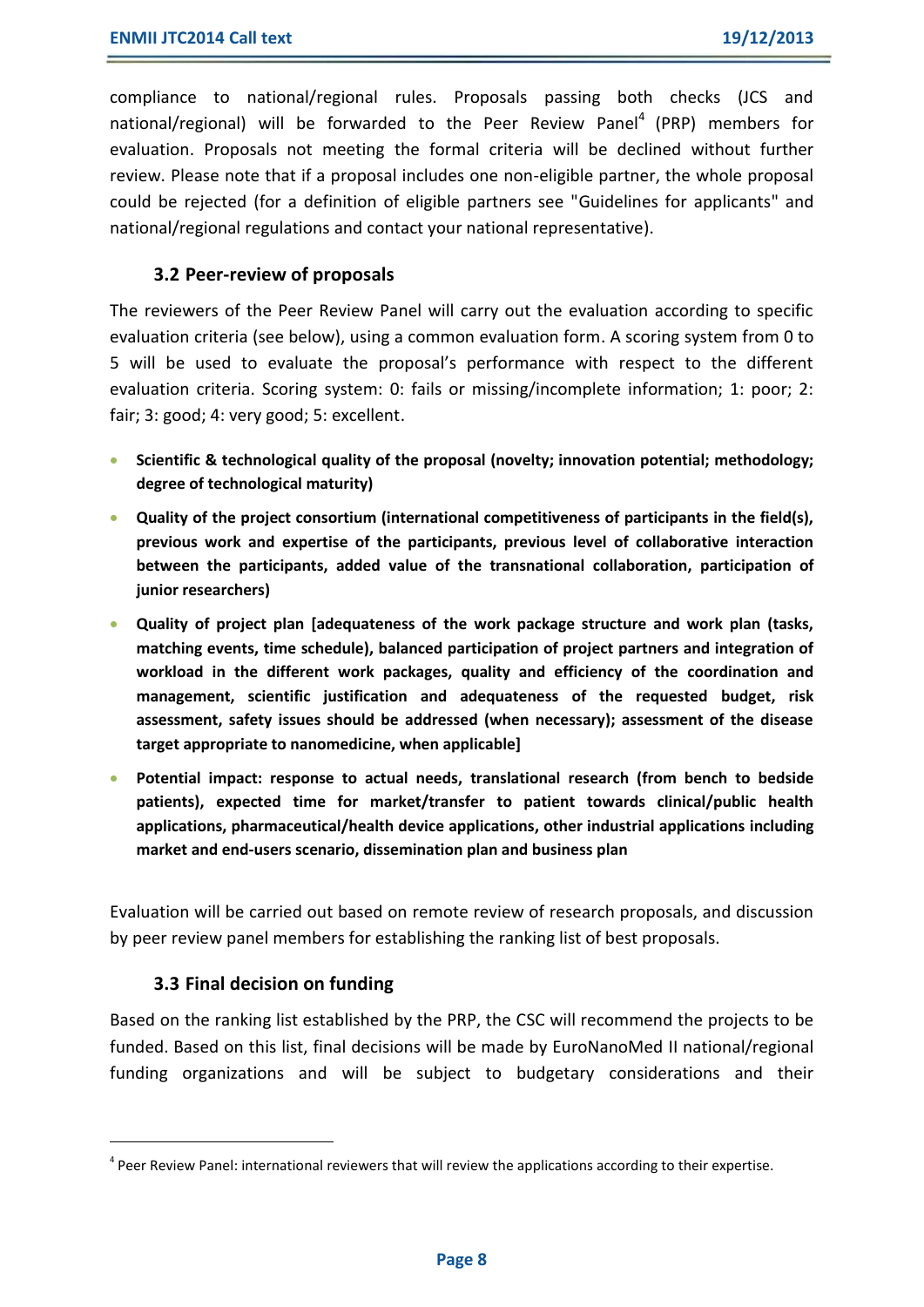administrative calendar. The national/regional funding organizations commit to follow the ranking list established by the PRP.

#### **3.4 Project start and Consortium Agreement**

Consortium members of projects selected for funding must fix a common project start date, which would be the reference date for yearly and final reports and potential extensions. This common project start date must appear in the Consortium Agreement (CA).

It will be the responsibility of the project coordinators to draw up a Consortium Agreement suitable to their own group in order to manage the delivery of the project activities, finances, intellectual right properties (IPR) and to avoid disputes which might be detrimental to the completion of the project.

All the project partners must sign the CA and send it to the JCS. This consortium agreement will be made available to the concerned EuroNanoMed II funding organizations. The project consortium is strongly encouraged to sign this CA before the official project start date, and in any case the CA has to be signed no later than six months after the official project start date. Please note that national regulations may apply concerning the requirement for a CA (contact your national contact point or check the country-specific information on the guidelines). Further instructions will be provided by the JCS to the coordinators of the projects selected for funding.

## **4. REPORTING REQUIREMENTS**

Each project coordinator, on behalf of all participating partners, should submit to the JCS a brief annual and final scientific progress report of the transnational project (in English), stating the scientific progress, the goals that have been met, and corrective measures set in case that the annual project plan has not been fulfilled. In addition, project coordinators could be asked to present the project results during EuroNanoMed II meetings (Review Seminars). When applicable, each team might have to report to its relevant EuroNanoMed II funding organization, in accordance with the respective national/regional regulations.

In case of ANY significant changes in the work program or the consortium composition, the coordinator must inform the JCS, who will inform the relevant EuroNanoMed II funding organizations, who will decide upon the proper action to be taken.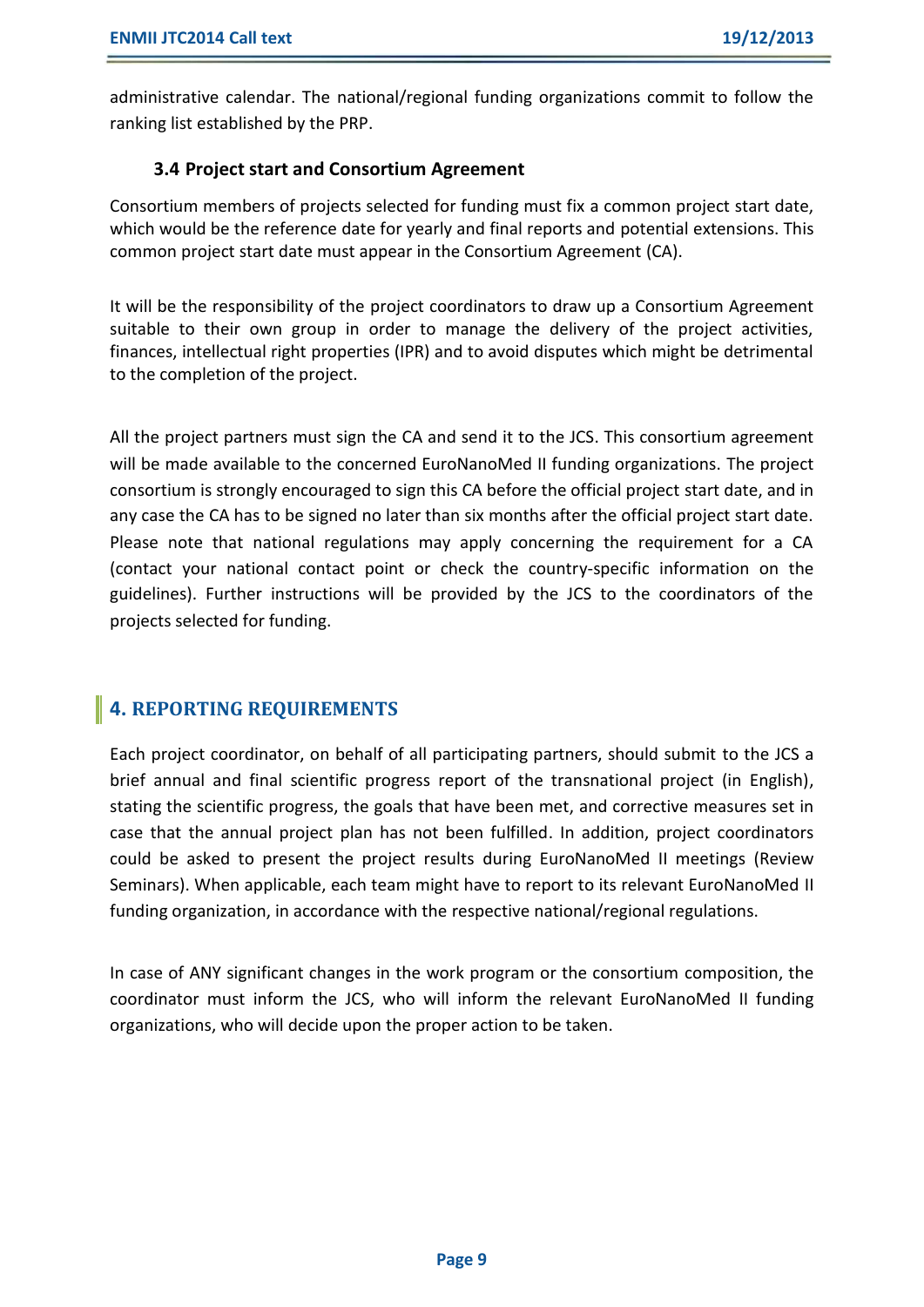## **5. ANNEX I. SUMMARY OF THE EURONANOMED II JTC 2014 PARTICIPANTS INDICATIVE FUNDING COMMITMENTS AND ELIGIBILITY**

| <b>Participant</b><br>organisation<br>name                                 | Country /<br><b>Region</b>   | <b>Funding academic</b><br><b>or</b><br>clinical/academic<br>or clinical<br>partnership                                                                                                                                      | <b>Funding academic</b><br>or clinic/private<br>partnership<br>(please specify if is<br>private for profit<br>or non for profit)                                                                                          | <b>Funding</b><br>private/private<br>partnership<br>(please specify if<br>is private for<br>profit or non for<br>profit)                                                                                                     | <b>Tentative</b><br>initial<br>funding<br>commitment<br>(Euros) | <b>Envisaged</b><br>number of<br>projects<br>potentially<br>funded with<br>the tentative<br>initial funding<br>commitment |
|----------------------------------------------------------------------------|------------------------------|------------------------------------------------------------------------------------------------------------------------------------------------------------------------------------------------------------------------------|---------------------------------------------------------------------------------------------------------------------------------------------------------------------------------------------------------------------------|------------------------------------------------------------------------------------------------------------------------------------------------------------------------------------------------------------------------------|-----------------------------------------------------------------|---------------------------------------------------------------------------------------------------------------------------|
| Agentschap voor<br>Innovatie door<br>Wetenschap en<br>Technologie<br>(IWT) | BELGIUM /<br><b>FLANDERS</b> | Only Flemish<br>companies can be<br>supported.<br>Academic and<br>clinical partners as<br>subcontractor of<br>Flemish company                                                                                                | Only Flemish<br>companies can be<br>supported.<br>Academic and<br>clinical partners as<br>subcontractor of<br>Flemish company                                                                                             | Only Flemish<br>companies can be<br>supported.<br>Academic and<br>clinical partners<br>as subcontractor<br>of Flemish<br>company                                                                                             | 1.000.000                                                       | $\overline{4}$                                                                                                            |
| <b>Fonds</b><br>Wetenschappelijk<br>Onderzoek (FWO)                        | BELGIUM/FLANDERS             | Flemish<br>Universities<br><b>Flemish Research</b><br>Institutions<br>Dutch speaking<br>members of<br><b>Federal Research</b><br>Institutions<br>Please check the<br>National<br>Guidelines for<br>further<br>specifications | Flemish<br>Universities<br>Flemish Research<br>Institutions<br>Dutch speaking<br>members of<br><b>Federal Research</b><br>Institutions<br>Please check the<br><b>National Guidelines</b><br>for further<br>specifications | Flemish<br>Universities<br><b>Flemish Research</b><br>Institutions<br>Dutch speaking<br>members of<br><b>Federal Research</b><br>Institutions<br>Please check the<br>National<br>Guidelines for<br>further<br>specifications | 200.000                                                         | $\mathbf{1}$                                                                                                              |
| Service public de<br><b>Wallonie (SPW-</b><br><b>DGO6)</b>                 | BELGIUM /<br><b>WALLONIA</b> | <b>No</b>                                                                                                                                                                                                                    | Yes (profit,<br>companies)                                                                                                                                                                                                | Yes (profit,<br>companies)                                                                                                                                                                                                   | 1.000.000                                                       | $3 - 4$                                                                                                                   |
| <b>Agence Nationale</b><br>de la Recherche<br>(ANR)                        | <b>FRANCE</b>                | <b>No</b><br>Public research<br>institutions are<br>eligible for<br>funding, only if a<br>French enterprise<br>is also involved                                                                                              | Yes                                                                                                                                                                                                                       | Yes                                                                                                                                                                                                                          | 1.500.000                                                       | $4 - 6$                                                                                                                   |
| <b>Chief Scientist</b><br>Office, Ministry<br>Of Health (CSO-<br>MOH)      | <b>ISRAEL</b>                | Yes                                                                                                                                                                                                                          | No                                                                                                                                                                                                                        | No                                                                                                                                                                                                                           | 240.000                                                         | 4                                                                                                                         |
| <b>Ministero Della</b><br>Salute (IMH)                                     | <b>ITALY</b>                 | Yes $(1)$                                                                                                                                                                                                                    | Yes $(1)$                                                                                                                                                                                                                 | No                                                                                                                                                                                                                           | 600.000                                                         | $3 - 4$                                                                                                                   |
| Latvijas Zinatnu<br>Akademija (LAS)                                        | LATVIA                       | Yes                                                                                                                                                                                                                          | Yes                                                                                                                                                                                                                       | Yes                                                                                                                                                                                                                          | 300.000                                                         | $1 - 2$                                                                                                                   |
| Lietuvos mokslo<br>taryba (RCL)                                            | LITHUANIA                    | YES: Public<br>universities, public<br>research centers                                                                                                                                                                      | YES: Public<br>university<br>hospitals, other<br>public hospitals                                                                                                                                                         | YES: SME (in<br>collaboration with<br>Lithuanian public<br>partners) meeting<br>special criteria                                                                                                                             | 200.000                                                         | 3                                                                                                                         |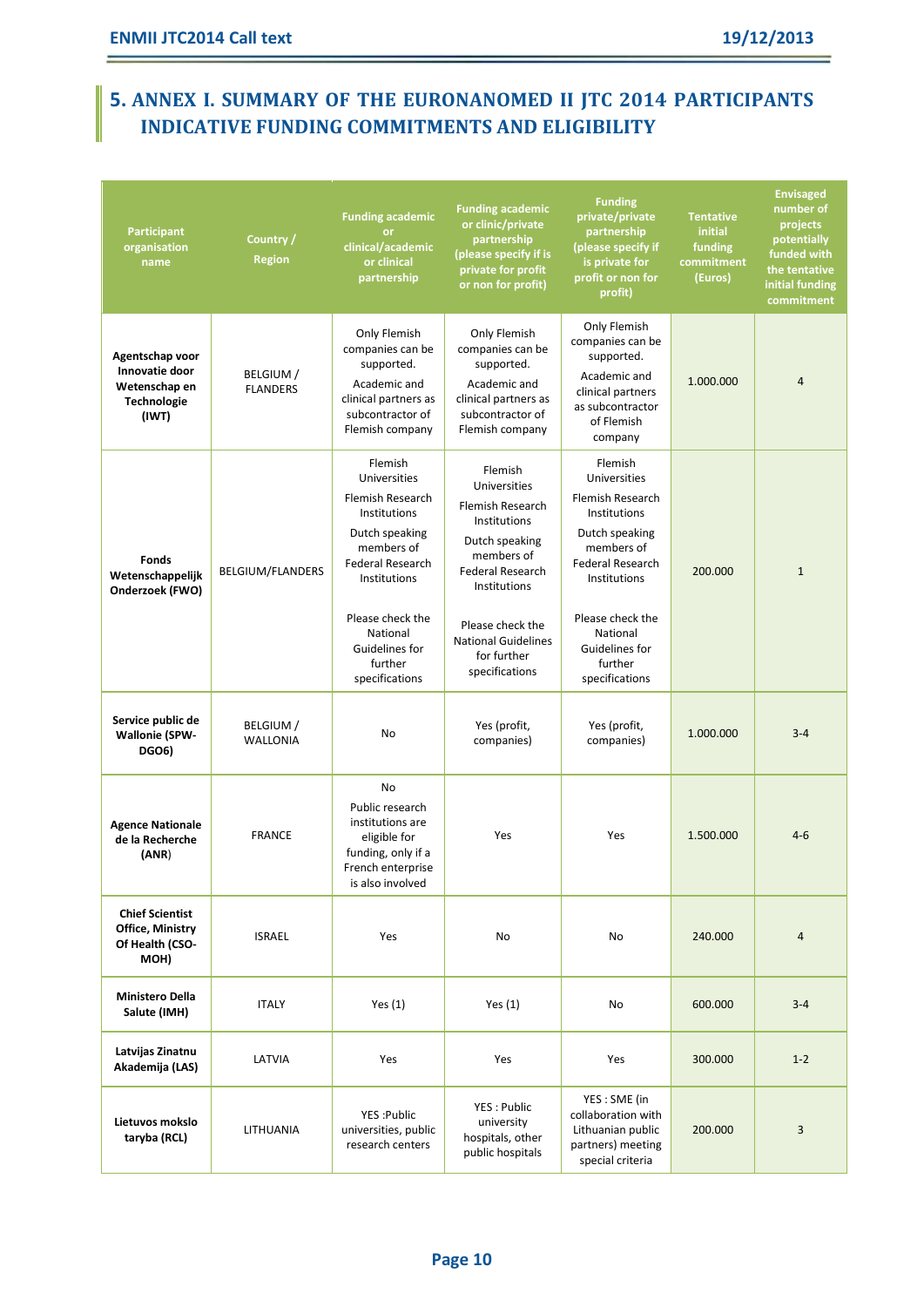#### **ENMII JTC2014 Call text 19/12/2013**

| <b>Norges</b><br>Forskningsrad<br>(RCN)                                                                                                       | <b>NORWAY</b>   | Yes: Norwegian<br>Universities,<br>University<br>colleges,<br>Institutes,<br>Industry, and<br><b>Public Sector</b> | Yes                                                                                                                                                                                     | Yes       | 2.000.000  | $2 - 4$ |
|-----------------------------------------------------------------------------------------------------------------------------------------------|-----------------|--------------------------------------------------------------------------------------------------------------------|-----------------------------------------------------------------------------------------------------------------------------------------------------------------------------------------|-----------|------------|---------|
| <b>Narodowe</b><br>Centrum Badan i<br>Rozwoju (NCBR)                                                                                          | <b>POLAND</b>   | Yes                                                                                                                | Yes                                                                                                                                                                                     | Yes       | 500.000    | $1 - 2$ |
| Fundação para a<br>Ciência e a<br><b>Tecnologia (FCT)</b>                                                                                     | <b>PORTUGAL</b> | Yes                                                                                                                | Yes                                                                                                                                                                                     | Yes       | 200.000(2) | $1 - 2$ |
| Unitatea<br>Executiva pentru<br><b>Finantarea</b><br>Invatamantului<br>Superior, a<br>Cercetarii,<br>Dezvoltarii si<br>Inovarii<br>(UEFISCDI) | <b>ROMANIA</b>  | Yes                                                                                                                | Yes                                                                                                                                                                                     | <b>No</b> | 500.000    | $1 - 2$ |
| Instituto de Salud<br>Carlos III (ISCIII)                                                                                                     | <b>SPAIN</b>    | Yes                                                                                                                | N <sub>0</sub>                                                                                                                                                                          | <b>No</b> | 200.000    | $2 - 3$ |
| Vetenskapsradet<br>- Swedish<br><b>Research Council</b><br>(SRC)                                                                              | <b>SWEDEN</b>   | Yes                                                                                                                | SRC can only fund<br>an academic<br>/clinical partner,<br>but can fund an<br>academic/clinical<br>partner in a<br>consortium where<br>the private partner<br>is from another<br>country | <b>No</b> | 1.250.000  | 5       |
| <b>TOTAL</b>                                                                                                                                  |                 |                                                                                                                    |                                                                                                                                                                                         |           |            | 35-46   |

(1): only IRCCS are eligible institutions according the information reported in the Annex I of the Guidelines for applicants.

(2): Up to **200.000** € if the Applicant is the transnational project consortium coordinator.

Up to **125.000 €** if the Applicant is NOT the transnational project consortium coordinator